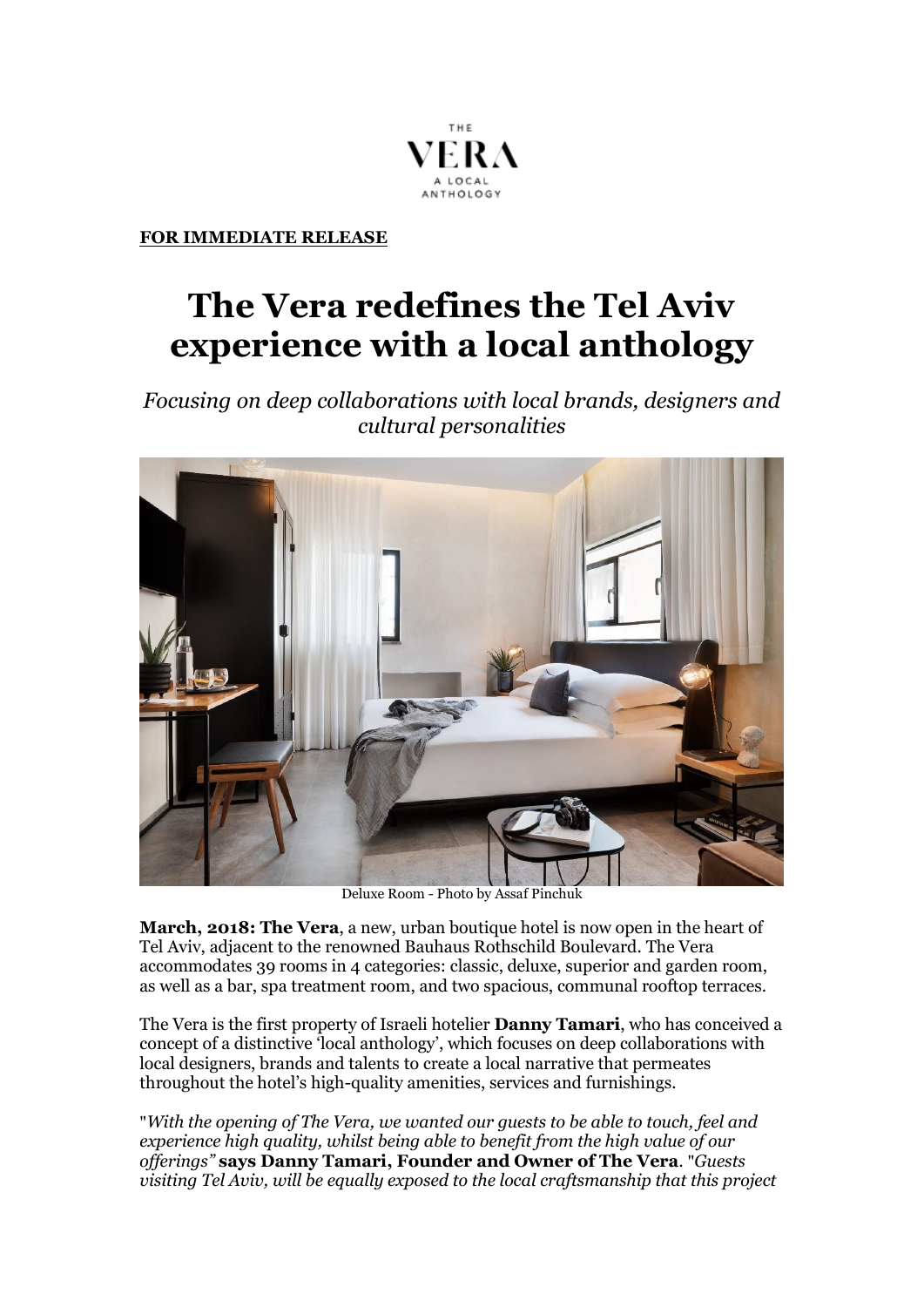*embraces, and the fertility of talent that Israel is more broadly bursting with. In its essence, The Vera is inspired by what is great about the locality of Tel Aviv and takes its guests to the here and now, encapsulating the beauty and uniqueness of Tel Aviv, whilst moving in parallel with its unrelentingly dynamic nature."* 

The in-room toiletries and spa amenities comprise of 100% organic products and oils that are created by the family owned boutique cosmetics brand **Arugot**. An unconventional approach to concierge services is taken with The Vera's collaboration with local lifestyle magazine **Telavivian** bringing the Tel Aviv zeitgeist to **The Vera Magazine** which provides "in the know" advice to guests who wish to experience the city offerings like a local. The hotel lobby hosts a help-yourself wine machine with a curated local wine selection, and The Vera's bar, operated by local mixologists, offers an exquisite drink menu and small bites. Bespoke furniture is provided by Tel Avivbased furniture designer **Tomer Nachshon** and unique light fixtures are designed by **Ohad Benit**. The Vera's branding was created by local graphic designer **Liri Argov,** who implemented Tamari's concept of a local anthology into the project's visual identity.

All over Tel Aviv industrial spaces and old office buildings are being re-appropriated by new trendy bars and restaurants. The interior of The Vera, designed by **Yaron Tal Studio**, expresses this style by maintaining the roughness of its 1950's office building, its raw floors and un-plastered walls, while inserting high quality materials and textures as well as an abundance of indoor and outdoor greenery. The exterior and interior architecture was completed by **Asaf Solomon**. This unique blend of design, architecture and quality achieves an authentic hospitality experience for the new, savvy traveller.

*-ENDS-*